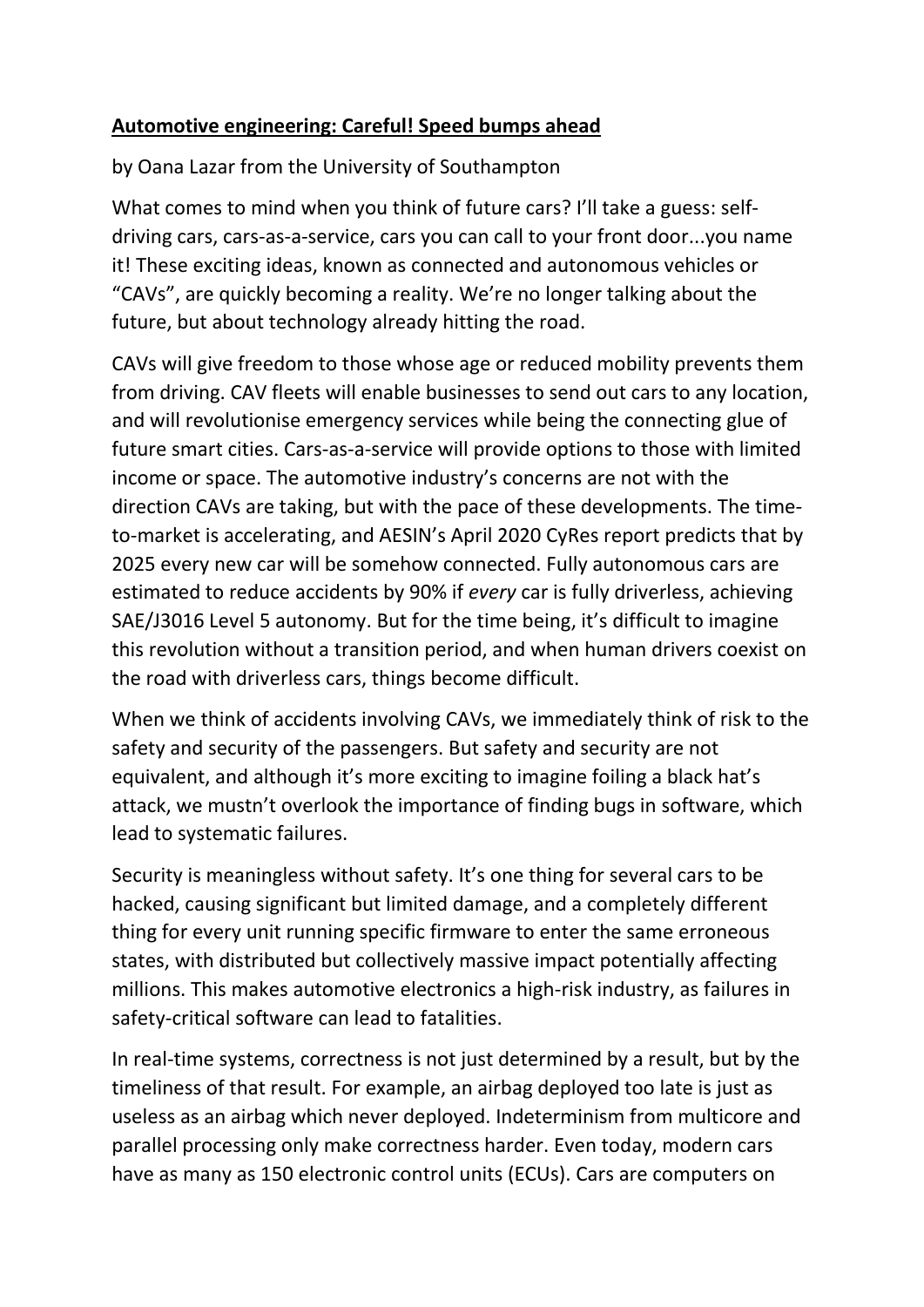wheels, with millions of lines of code (LOC) rendering the automotive ecosystem so complex that it can't be understood by a single person. This makes software both difficult to verify, and impossible to exhaustively test. Such complexity and connectivity increase attack surfaces, but also makes debugging more difficult. Additionally, increasing cyber resilience could mean engineering significant differences into different models to eliminate similar single points of failure. Integrating IP from multiple companies further increases complexity, obliging a tradeoff between safety and security.

ASIL (automotive safety integrity level) puts risks at different levels depending on their impact and likelihood. While the impact of a successful hack could be disastrous, its likelihood is expected to be minimal. But when it comes to software bugs this likelihood jumps close to 100%, as we have yet to write entirely error-free code, and it's hard to believe formal methods will save us from errors as these methods have been around for 40 years. "Secure by design" is a great but ultimately unachievable goal, especially for a product with a minimum lifespan of 8 years. With CAVs, unlike phones, one can't stop offering updates, but likewise, backwards compatibility cannot be sustained forever. Even by replacing ECUs entirely, the issue of interfacing with sensors which could be a decade old will not be solved. Additionally, hardware is physical and will at some point fail, just how brake lights sometimes stop working, but we need to ensure the systems in place can detect and signal this, allowing the software to recognise and adapt to the change, and the CAV to fail safely.

Failures don't necessarily originate from external malicious attacks, but could very well be generated from within the system, so any supervision solutions should not just detect attacks, but also variances outside acceptable parameters. We don't necessarily need to focus on building a hacker-proof system, as there will always be the 0-day vulnerabilities. A better way would be to create systems which detect changes and allow CAVs to respond to those changes accordingly. On-board diagnostics data such as from OBD-II ports shouldn't be used just for monitoring, but also for launching timely countermeasures through embedded analytics to manage a CAV's life-cycle. But maintainability is not just about patches, but also about adding new features, which could in turn lead to new bugs or break previously functional systems.